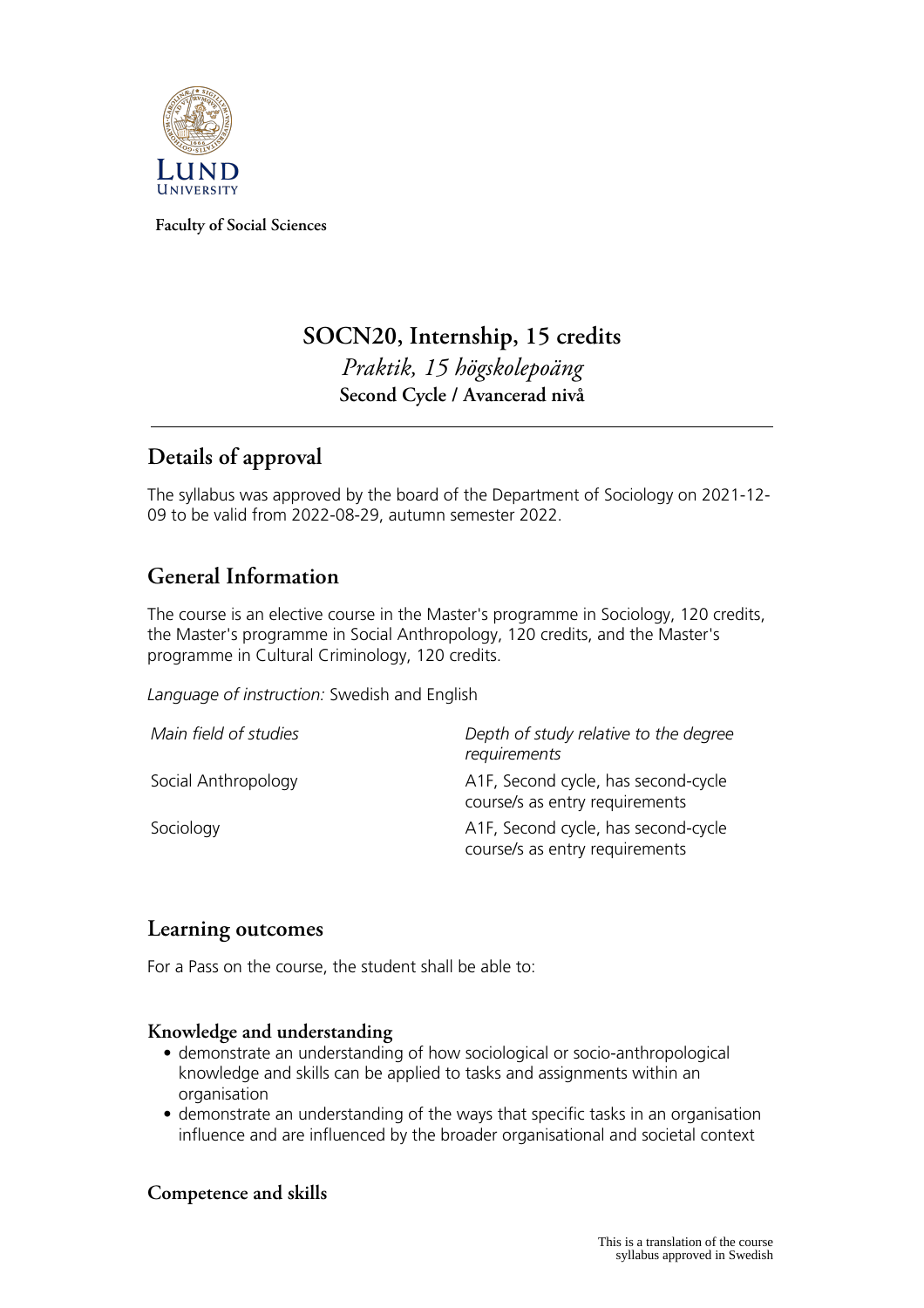- demonstrate the ability to independently formulate a plan to acquire and apply sociological or socio-anthropological theories and skills in their tasks
- demonstrate the ability to independently search and compile relevant literature based on an identified problem area
- demonstrate the ability to discuss how they have contributed to the activities of the placement organisation
- in speech and in writing, demonstrate the ability to present and discuss the relevance of sociology or the social anthropology to the activities of the placement organisation
- demonstrate the skills required to independently work in qualified activities

#### **Judgement and approach**

- demonstrate the ability to identify their own need for additional knowledge and to take responsibility for their own knowledge development
- demonstrate the ability to reflect on how a scientific approach can be implemented in practical activities
- demonstrate the ability to independently and carefully reflect on ethical issues in the organisation

### **Course content**

The aim of the course is to provide students with an advanced understanding of how sociological or socio-anthropological knowledge and skills can be applied in working life. The work placement can take place in the public or private sector or at an NGO in Sweden or abroad. With the support of supervision during the placement, the student is to participate continuously in the daily work within the scope of the placement. The placement host is to provide the placement student with qualified activities or tasks corresponding to what the sector would expect from a university graduate. The tasks should be relevant to the completed studies and the student is to be given the opportunity to use and develop previously acquired knowledge and skills.

It is primarily the student's responsibility to find appropriate tasks, in consultation with a supervisor at the host organisation and course teaching staff at the Department of Sociology at Lund University. The right to supervision from a lecturer is limited to the semester in which the placement is carried out.

The course consists of the following parts:

Reflection Paper 15 credits

A written assignment in which the student reflects on different aspects of their placement based on relevant literature.

Log book 0 credits

A log book of the activities carried out by the student. The log book is to be certified by the placement supervisor upon submission.

## **Course design**

The placement consists of 320 hours/8 weeks. The student uses the remaining 80 hours/2 weeks to complete the course assessment tasks.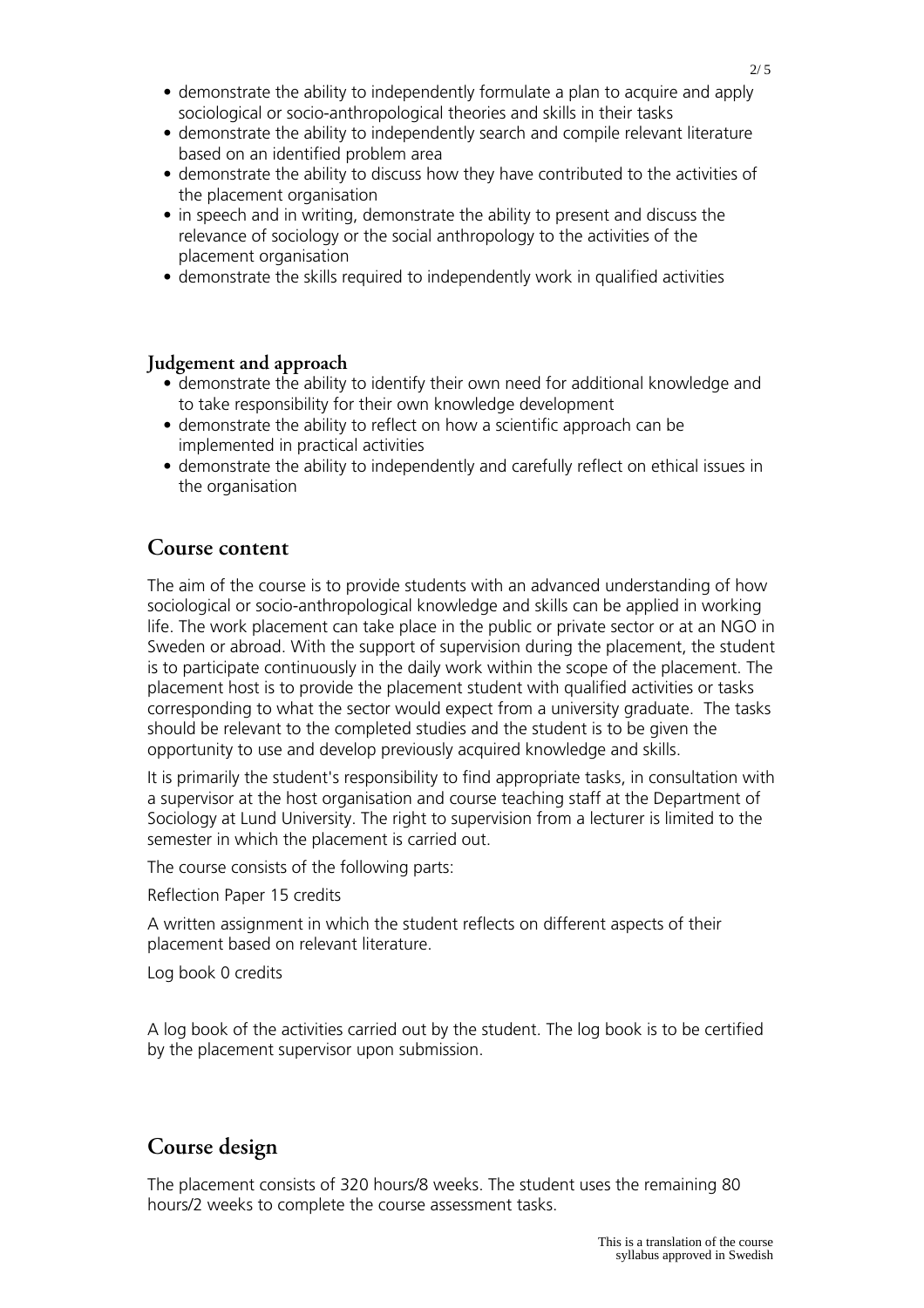At the beginning of the course, a written agreement must be in place between the host organisation, the student and the course director that is in accordance with what is specified above (qualified tasks and the number of hours).

The majority of the course consists of qualified tasks carried out under supervision at the host organisation. The teaching in the course consists of an introductory lecture and seminars. Unless there are valid reasons to the contrary, participation in seminars is compulsory. Students who have been unable to participate due to circumstances such as accidents or sudden illness will be offered the opportunity to compensate for or re-take compulsory components. This also applies to students who have been absent because of duties as an elected student representative.

The student is to keep a log book where activities carried out within the scope of the placement are documented. The log book should be submitted following completion of the placement and is also to be verified by the placement supervisor.

## **Assessment**

The assessment is based on the following assignments:

The assessment of the reflection paper, 15 credits, is based on a written document.

The assessment of the log book, 0 credits, is based on a written document.

The course includes opportunities for assessment at a first examination, a reexamination close to the first examination and a second re-sit for courses completed in the past year (catch-up exam). Within a year of a major change or discontinuation of the course, at least two further opportunities for assessment are offered on the same course content. After this, further re-examination opportunities are offered but in accordance with the current course syllabus.

If a student fails to complete the placement, they will be given another opportunity to complete it satisfactorily. The whole placement period must be redone and it

is the student's responsibility to find a new placement.

The examiner, in consultation with Disability Support Services, may deviate from the regular form of examination in order to provide a permanently disabled student with a form of examination equivalent to that of a student without a disability.

*Subcourses that are part of this course can be found in an appendix at the end of this document.*

## **Grades**

Marking scale: Fail, Pass.

The grades awarded are Pass and Fail. For the grade of Pass, the student must fulfil the learning outcomes specified for the course. At the start of the course, students are informed about the learning outcomes stated in the syllabus and about the grading scale and how it is applied in the course.

## **Entry requirements**

30 second-cycle credits in Sociology or Social Anthropology, or the equivalent.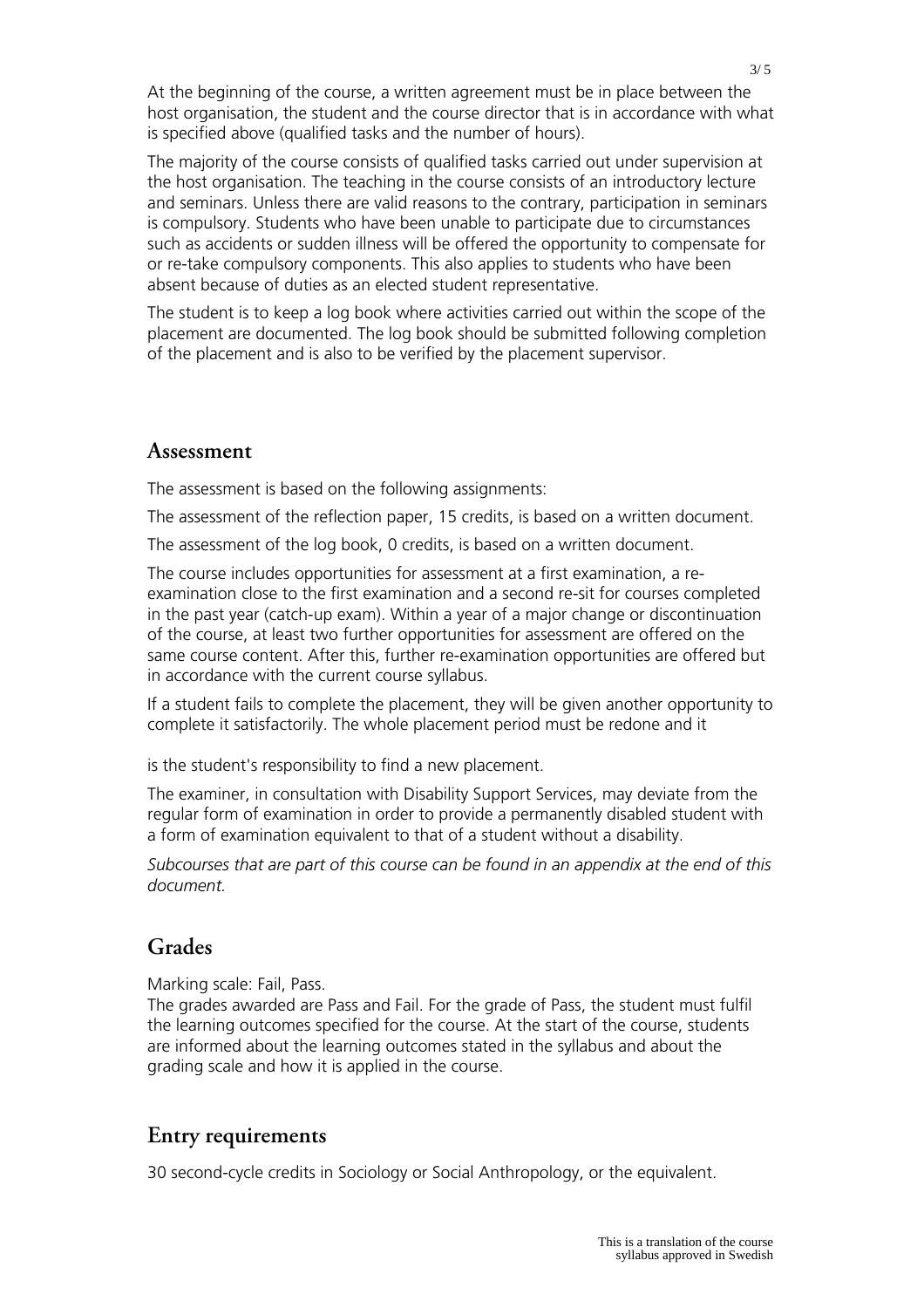## **Further information**

It is the student's responsibility to find an appropriate placement.A three-way agreement between the student, the placement provider and the higher education institution is to be drawn up before the placement can commence.The course cannot be included in a degree with other placement courses.